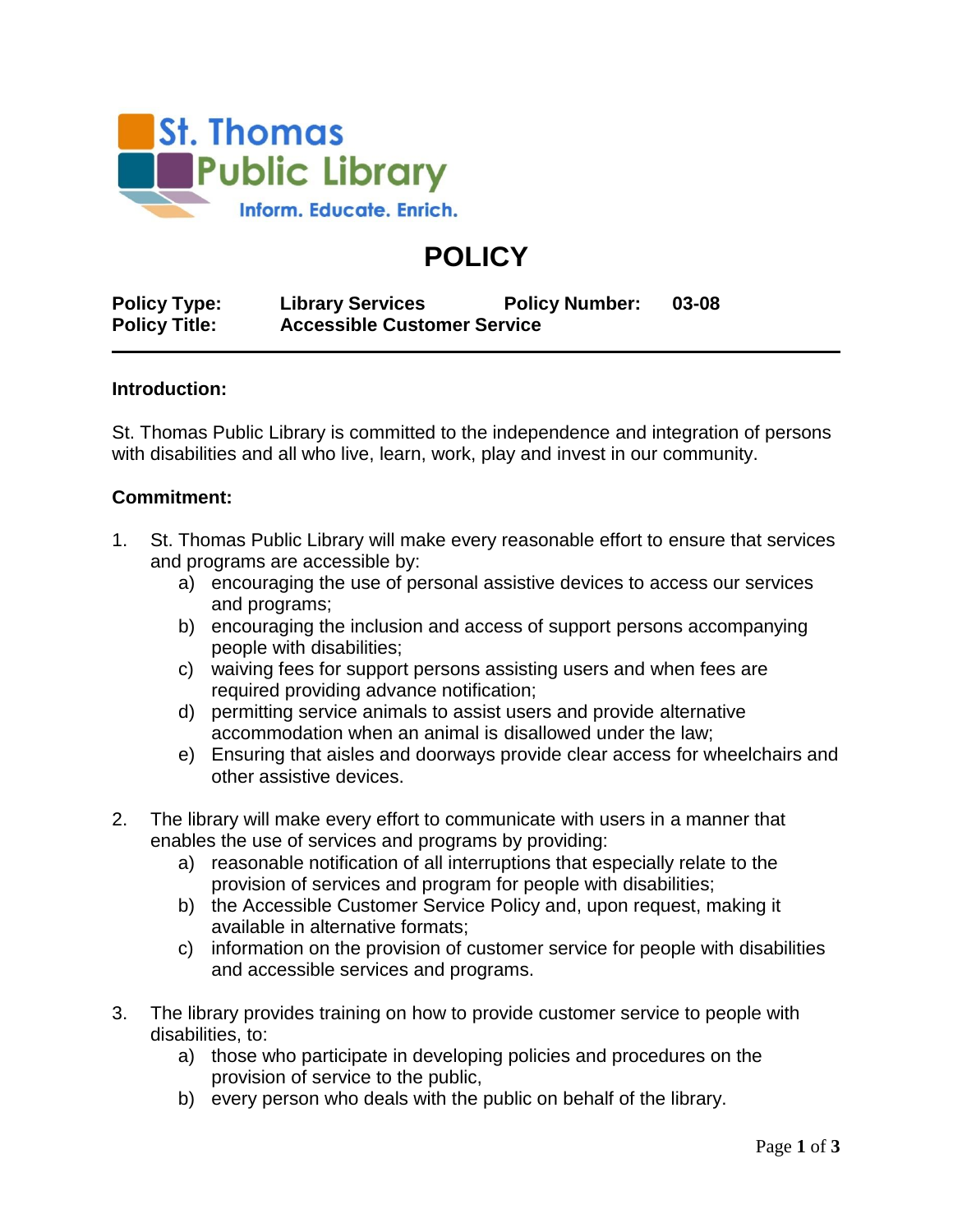## **Services and Materials:**

### Home Library Service

St. Thomas residents who are permanently homebound are eligible to receive free library delivery service. This service is administered by Library staff with delivery provided by dedicated volunteers on a monthly basis.

#### Audio Books

Fiction and nonfiction recorded books on CD are available for loan.

#### Large Print Books

Large print books are available for patrons to borrow. This collection includes a variety of titles. Titles not owned by the library may be available through interlibrary loan.

#### **Magnifier**

A Clearview 500 magnifier is available for customers to enlarge and view print items such as books, letters, and magazines.

#### Accessibility Station

A computer workstation with adaptive technology is available.

#### Microfilm Reader

The microfilm reader has enlargement capabilities for the microfilm being viewed.

#### Accessible Parking

Two accessible parking spaces for properly identified vehicles are located closest to the bottom of the ramp on the south east corner of the building.

#### **Elevators**

An accessible ramp provides access to the main entrance of the building, into the first floor which has Circulation Services, Adult Collections, and the Information Desk. The elevator provides access to the lower level Children's and Teens' area, and the Local History and Administration areas on the second level.

#### Restrooms

An accessible family washroom is located on each level.